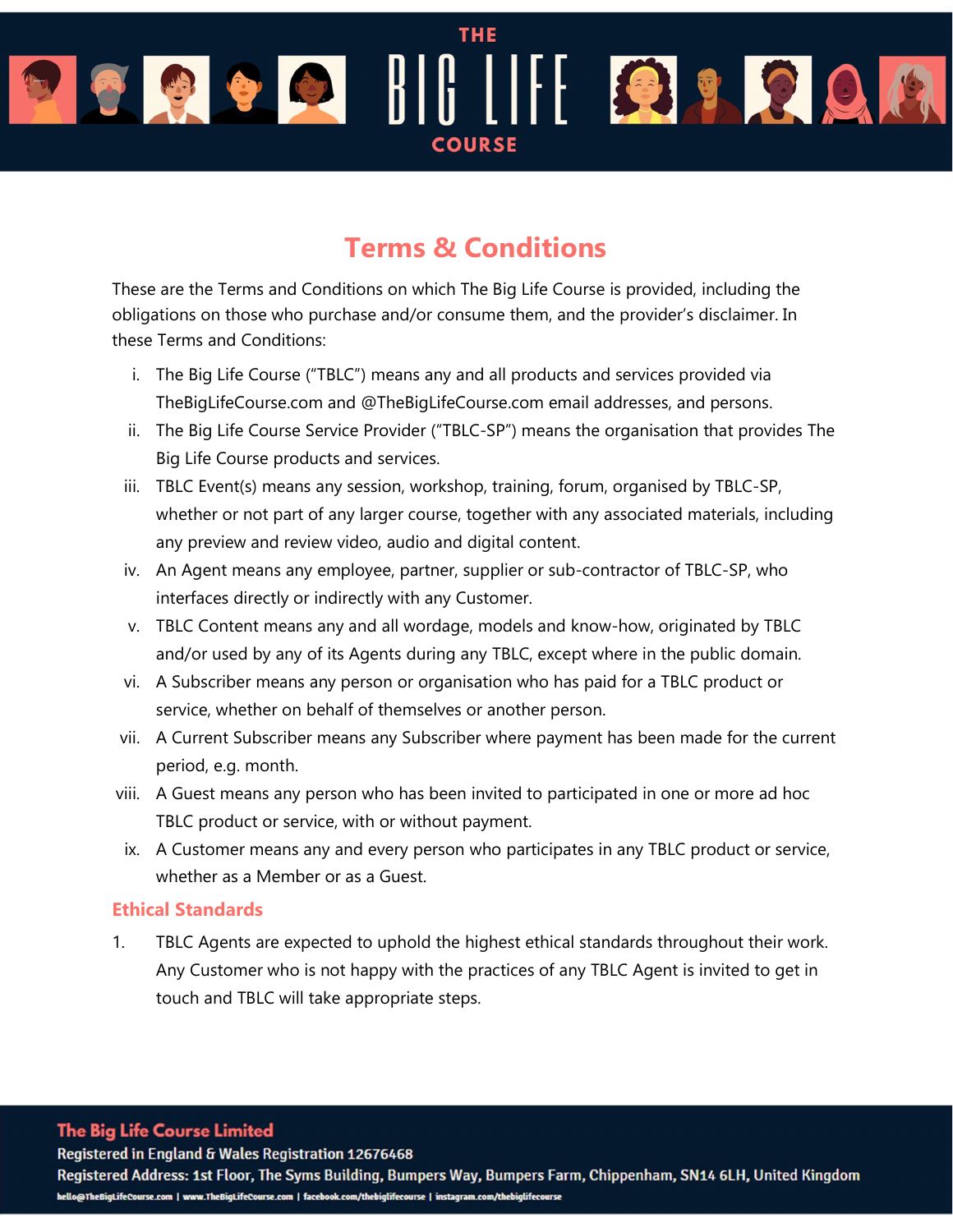## **CONTINUED**

2. Customers are expected to uphold high standards of behaviour in relation to other Customers and Agents, including behaving respectfully at all times, and to abide by the TBLC Code of Conduct. Any breach of the standards and code may result in their immediate ejection and ongoing exclusion from TBLC.

#### **Subscription**

- 3. TBLC-SP may enable people and organisations to subscribe for access to a range of Events, and TBLC-SP may add to, modify or withdraw Courses at any time, while endeavouring to provide reasonable notice.
- 4. Customers may choose the Events that they attend and are under no obligation to attend any Event except where they have made a booking.

#### **Attendance**

- 5. Customers are asked to notify TBLC of their proposed attendance at any and all Events, and are expected to arrive in advance of the start of each Event they wish to attend.
- 6. Attendance at TBLC-SP Events will usually be restricted to Customers. However, TBLC-SP, at its discretion, may make selected events open, e.g. to Customers' contacts and friends.
- 7. People with pre-existing mental conditions, should not participate in TBLC, and people who are undergoing therapy should not participate without the approval of their therapist.

#### **Disclaimer**

- 8. TBLC will generate greater awareness of big questions about life. Customers who find that they encounter any distress are expected to notify TBLC-SP and seek professional help.
- 9. Neither TBLC-SP nor its agents are responsible for any interpretation or mis-interpretation, nor any action nor absence of action, by any Customer during or arising from their participation in any TBLC Event.

#### Payment

- 10. TBLC-SP will usually charge a one-off, per-person, registration fee and a monthly fee, that will provide access to TBLC Events.
- 11. Subscribers are required to pay for TBLC in advance of the period or Event to which payment pertains. Non-payment for a relevant period may result in the associated Member being unable to participate in TBLC until payment is made.
- 12. Subscribers may cancel a Members' subscription at any time. They may in future choose to renew, when a re-registration fee will be payable.

#### **The Big Life Course Limited**

Registered in England & Wales Registration 12676468

Registered Address: 1st Floor, The Syms Building, Bumpers Way, Bumpers Farm, Chippenham, SN14 6LH, United Kingdom hello@TheBigLifeCourse.com | www.TheBigLifeCourse.com | facebook.com/thebiglifecourse | instagram.com/thebiglifecourse